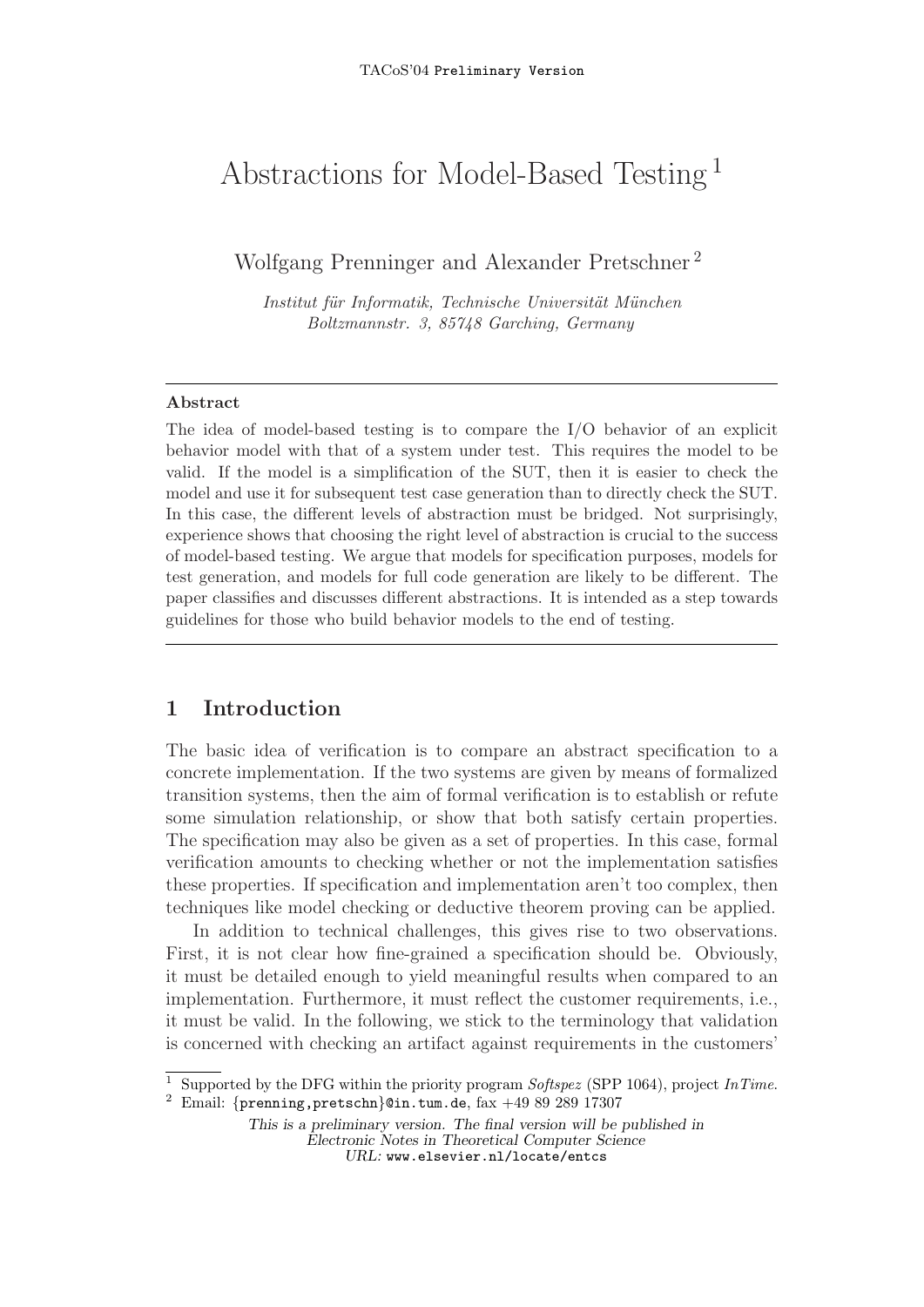

<span id="page-1-1"></span>Fig. 1. Model-based test process

heads whereas verification is concerned with the comparison of two more or less formal artifacts. This is regardless of whether or not the comparison is achieved with mathematical rigor.

Second, techniques like model checking and theorem proving are performed on abstractions. These are given in some form of formalized transition systems, or, more general, *behavior models*.<sup>[3](#page-1-0)</sup> The assumption then is that the piece of software that is to be checked is embedded into a correctly functioning environment that meets the tacit assumptions in the model. Now, the environment may be very complex, and formal verification technology cannot ensure whether or not the environment behaves the way it is anticipated in the system to be checked. The point is that verification technology like model checking or deductive theorem proving necessarily operates on abstractions. (Our notion of) testing operates on actual devices in their actual environments, and both activities are necessary.

The fundamental issue boils down to abstraction: checking the abstraction of a system is not enough if the environment is not well-understood, and abstraction must be employed with care in order to provide useful specifications. Note that we use the term "abstraction" in two senses. One denotes the simplified artifact, or model. The other use is concerned with the activity of establishing this simplification. We address these issues in the context of model-based testing.

Our understanding of model-based testing is that we use an abstract behavior model to test a concrete implementation. Abstract models are simplifications, and they are hence easier to grasp. It seems therefore likely that validating such an abstract model is easier than validating the concrete implementation itself. Once the model is considered valid, we use it for automatic test case generation. This means that certain—possibly more than one could

<span id="page-1-0"></span><sup>&</sup>lt;sup>3</sup> In some cases, these abstractions can be automatically extracted from code.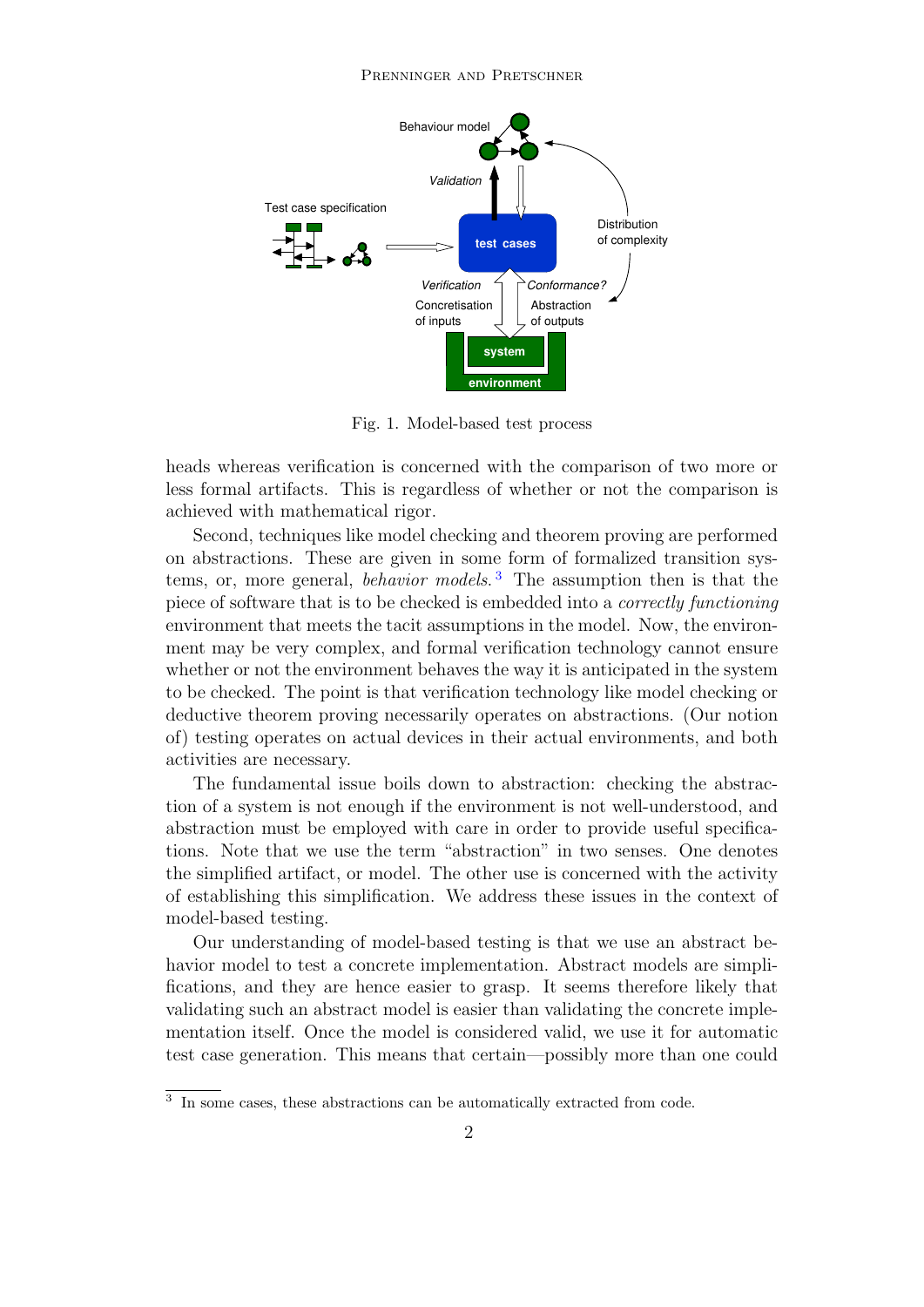manually create—traces of the model are automatically generated. The necessary selection criterion is given by a test case specification, and it is concerned with functional, structural, and random tests (Fig. [1,](#page-1-1) left; cf.  $[11]$ ). As a consequence of the different abstraction levels, these test cases cannot be applied directly to the implementation. The input part of the traces is concretized and applied to the implementation. The implementation's output is abstracted and then compared to the output of the model as given by the trace (Fig. [1,](#page-1-1) bottom). Complexity is hence distributed between the abstract model and the component that takes care of concretizing and abstracting signals (Fig. [1,](#page-1-1) right).

Some case studies that we cite and discuss in Sec. [3](#page-5-0) conform to the above approach. In this paper, we address the question of which abstractions (in the sense of structuring and simplifying systems) may be chosen to the end of testing. The idea is to present a first step towards an engineering discipline of model-based testing. While we believe that abstractions for testing are similar to the *abstractions* that may be used for code generation, we'll argue that behavior models for testing are different from behavior models for code generation and specification.

## Contribution and organization

The contribution of this paper is a catalog and discussion of applicable abstractions for model-based testing. We also relate models for testing purposes to other models in the development process. Sec. [2](#page-2-0) sheds light on the nature of abstraction in the context of model-based development and model-based testing. Sec. [3](#page-5-0) reviews abstractions for testing that are used in the literature. Sec. [4](#page-8-0) discusses limitations of different abstractions, and Sec. [5](#page-10-0) concludes. Related work is cited in the respective context.

# <span id="page-2-0"></span>2 Abstractions

Arguably, abstraction is the most important tool computer engineers possess. Its aim is the simplification of a complex problem or system. Simplification takes place w.r.t. certain goal, be it analysis, generation, or basis for communication. Again, we'll call the result of an abstraction process a model. In this sense, Stachowiak  $[13, p.131-132]$  $[13, p.131-132]$  identifies three characteristics of models: mapping—models are models of something, simplification—models do not catch all attributes of the original they represent, and pragmatics—models aren't related to the respective original in a unique sense but fulfill certain goals. Models are images or archetypes. Before turning to some concrete abstractions in the context of testing in the next section, we discuss the role of abstractions in a more general manner. Throughout this paper, we won't be concerned with concrete modeling languages.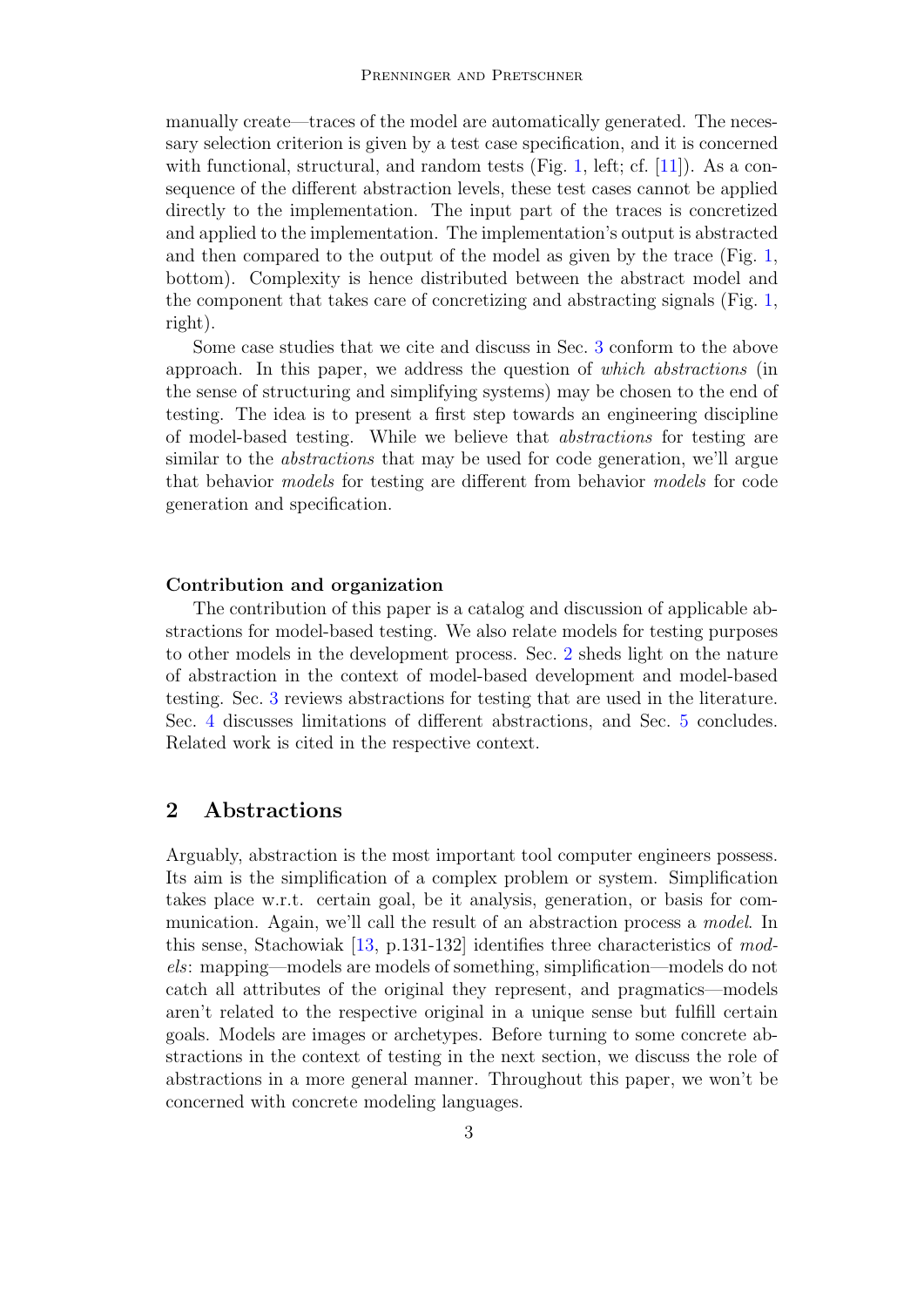## Information that can be inserted automatically

A system description at the abstract model level contains considerably less information than at the detailed realization level. Today's most successful abstraction techniques are based on compilers or libraries that support the automatic translation of the model to a realization by relying on some form of macro mechanism. For instance,

- procedures abstract from concrete stack frames in programming languages,
- the Swing-API in Java abstracts from the plethora of instructions which were formerly necessary to program GUIs,
- the ISO-OSI model abstracts from communication details—an instruction on a higher layer corresponds to a complex interaction at the lower layers,
- J2EE and Corba are further examples for abstraction from communication details that are inserted by the respective compilers.

#### Domain specificity

The abstraction gap that is resolvable by compilers and linkers is more or less specific to a domain. While the concept of procedures is common to all programming languages, the Swing API is restricted to the domain of GUI programming, the ISO-OSI stack applies to communication, and the MDA is arguably concerned with business information systems rather than embedded real-time systems. It is certainly one of the most challenging and demanding tasks to develop abstraction techniques which are more or less domain specific and can be automatically translated to the concrete level using compilers, linkers, and the like.

## Actually missing information

There are abstractions in models that cannot be resolved automatically by a compiler but are nevertheless useful. There is an inherent complexity in systems which cannot be simplified and abstracted away by means of languages/compilers only—a variation of the popular remark by Brooks that complexity is an essential rather than an accidental property [\[3\]](#page-11-2).

It is obvious that no full code generation is possible from structural abstractions (architectures), and this also applies to many behavior abstractions that have been built to a well-defined end. For instance, the model of a chip card described by Philipps and Pretschner [\[11\]](#page-11-0) concentrates on the protocol flow and abstracts from the content of files and the impact of operations on them. This information is simply not included in the model to keep the model manageable. Without further information, a static compiler cannot instantiate an abstract file to a concrete one and its dynamic evolution over time. Clearly, this does not mean that domain-specific languages cannot exist where "file system handling" is one predefined concept and where a compiler inserts all necessary information. A further example for actually missing information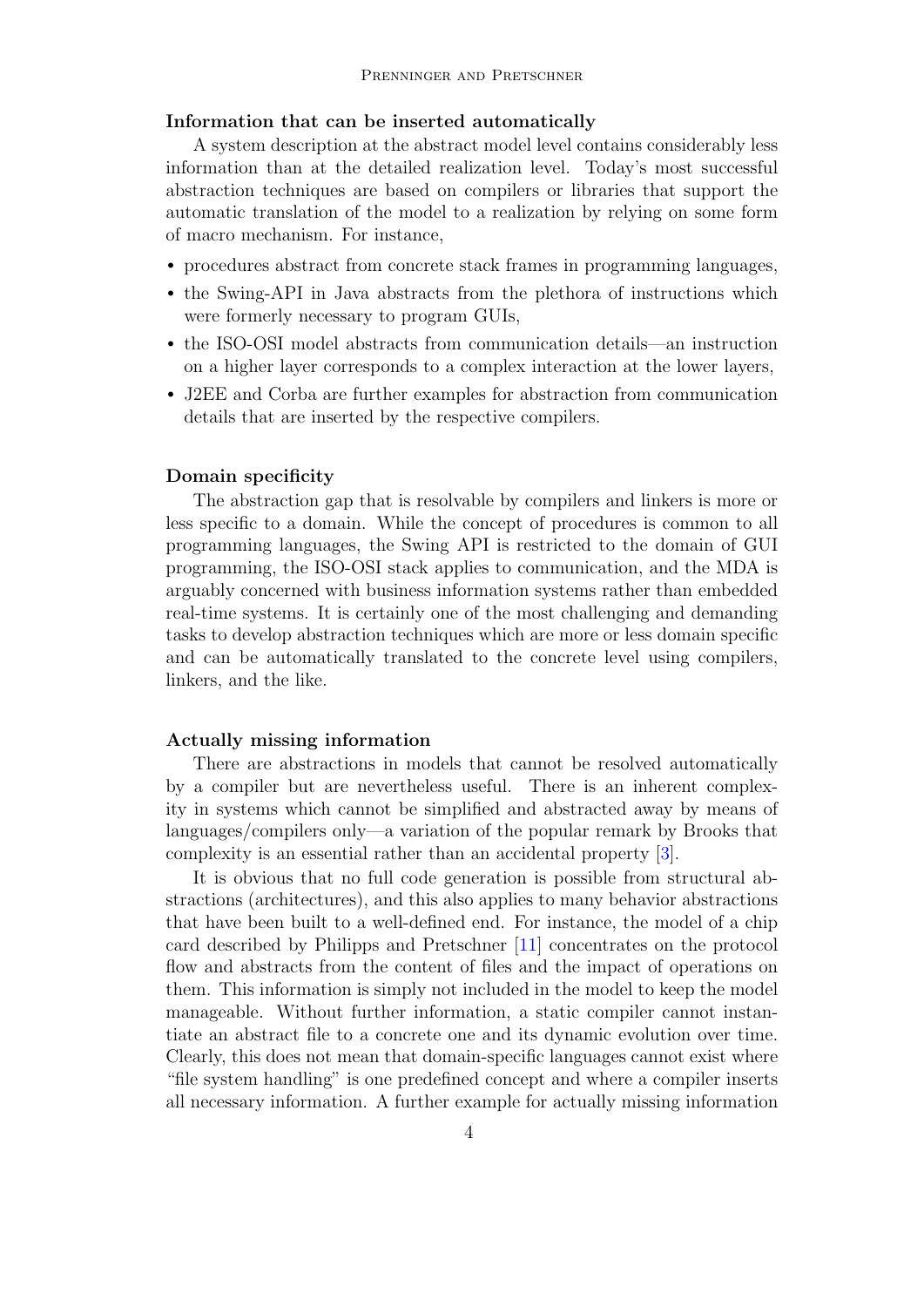is that some models abstract from concrete timing behavior. Static translation by a compiler generally cannot instantiate the most diverse timing behavior of a realization at the concrete level.

## Purposes

To summarize, abstractions occur in two forms. They can be simplifications where missing information can be inserted automatically, and they can be simplifications where information is deliberately missing in order to keep the model simple. Simplifications tend to be domain-specific, and the ultimate goal of model-based development seems to lie in finding these abstractions that are applicable to all systems of a given domain.

Abstracting from certain details makes sense only with a given purpose in mind. Different abstractions are used for different purposes. Abstraction takes place to the end of (a) obtaining or enhancing knowledge of a system—which entails abstractions of both a model and its environment, (b) specification of a system, (c) encapsulated access to parts of a system (e.g., via library calls or binding with external components or services), (d) communication between developers, (e) generation of code, and (f) testing systems.

# Model-based testing

Model-based testing makes use of both kinds of abstractions, those that involve an actual loss of information and those that don't. If a (behavior) model is used to the end of testing, then it must be valid. That is to say, it must be a faithful image of the requirements. Now, if the model contains sufficient information for (production) code generation, then validating the model is likely to be as resource-consuming as directly validating an implementation that has been built without a model. The reason is that under these conditions, modeling languages actually are programming languages. Models become beneficiary when they are amenable to intellectual mastery or automatic analysis, and this is usually the case if they are less complex than the systems—if they are actual abstractions.

If one wants to test only certain parts of the system, then one can omit others from the model. For instance, this is the case for the above mentioned file system of a chip card. However, not all simplifications will be defined by omitting entire parts of the functionality of a system. In the chip card example, cryptographic operations have not been implemented in the model for they'd be too complex for automatic analysis. Instead, they were abstracted in a way that an external driver component could insert the missing information. The model is hence simple, but it is too simple to be directly usable for testing. In this case, missing information is hence not inserted by a compiler or linker, but by the driver component.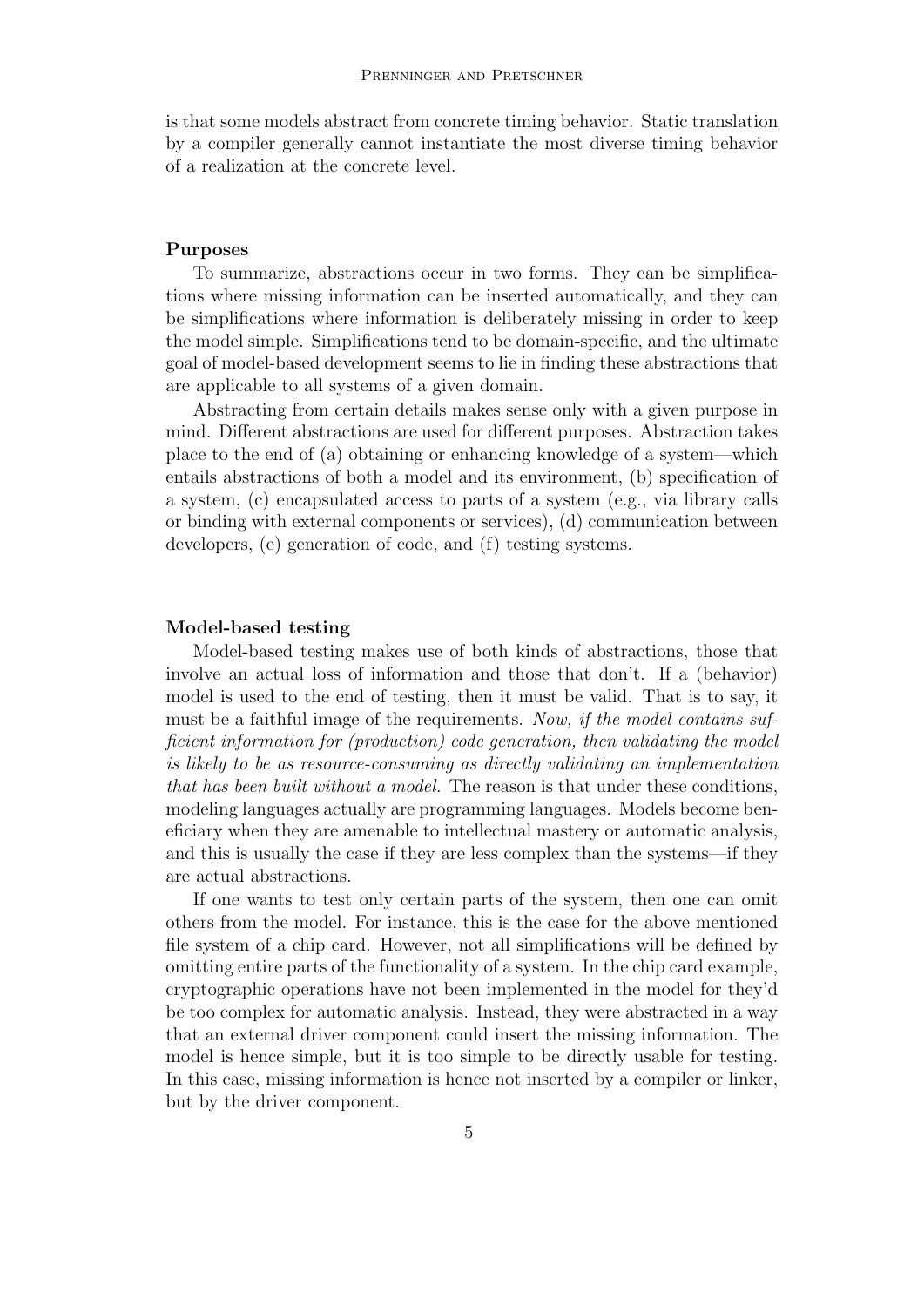## Test models and specification models

Systems under development tend to be described by specification documents that are comprehensive but informal, incomplete and sometimes ambiguous. Theoretically, one would like to have a—possibly executable—and complete specification model that comprehensively, precisely and completely specifies the system. This specification model could be the basis for test case generation to the end of verifying conformance between specification and implementation.

Now, real world specifications become very large so that it would be too expensive to build and maintain specification models which contain all specification aspects—these models would already constitute prototypical implementations. To deal with this dilemma, one builds test models in addition to informal and incomplete specifications. Test models reduce the comprehensive specification to crucial parts which are implemented abstractly, completely, unambiguously. Exactly which parts or aspects are crucial for testing is a result of engineering experience.

By abstractly specifying the crucial parts, e.g., those that are error-prone by experience, in rather small test models, one gains the advantages of small and manageable models. Models that can be used for full production code generation, on the other hand, can be seen as implementations, and it is a dubious endeavor to extract code and test cases from the same model.

# <span id="page-5-0"></span>3 Application

In this Section, we present different abstraction principles that are applied in the literature on model-based testing. We reviewed case studies on modelbased testing of processors  $[5,12,7]$  $[5,12,7]$  $[5,12,7]$ , smart cards  $[11,4]$  $[11,4]$ , protocols  $[9,1]$  $[9,1]$ , Java and POSIX  $[6]$ , by taking into account related work  $[2,10,8]$  $[2,10,8]$  $[2,10,8]$ . We identified five principles: functional, data, communication, and temporal abstractions. These principles cannot always be distinguished sharply, and so they are often applied in combination. The following overview may serve as a reference for modelers who face the challenging task of finding adequate abstractions that reflect crucial parts of the SUT's model which, in turn, serves as reference for verifying the SUT's behavior. Being used for testing, all of the following abstractions involve a loss of information and can therefore test only those parts that are specified.

# 3.1 Functional Abstraction

The purpose of functional (or behavior) abstraction is to concentrate on the "main" functionality of the SUT which has to be verified. This leads to an omission of cumbersome details in the model that are not in the focus of the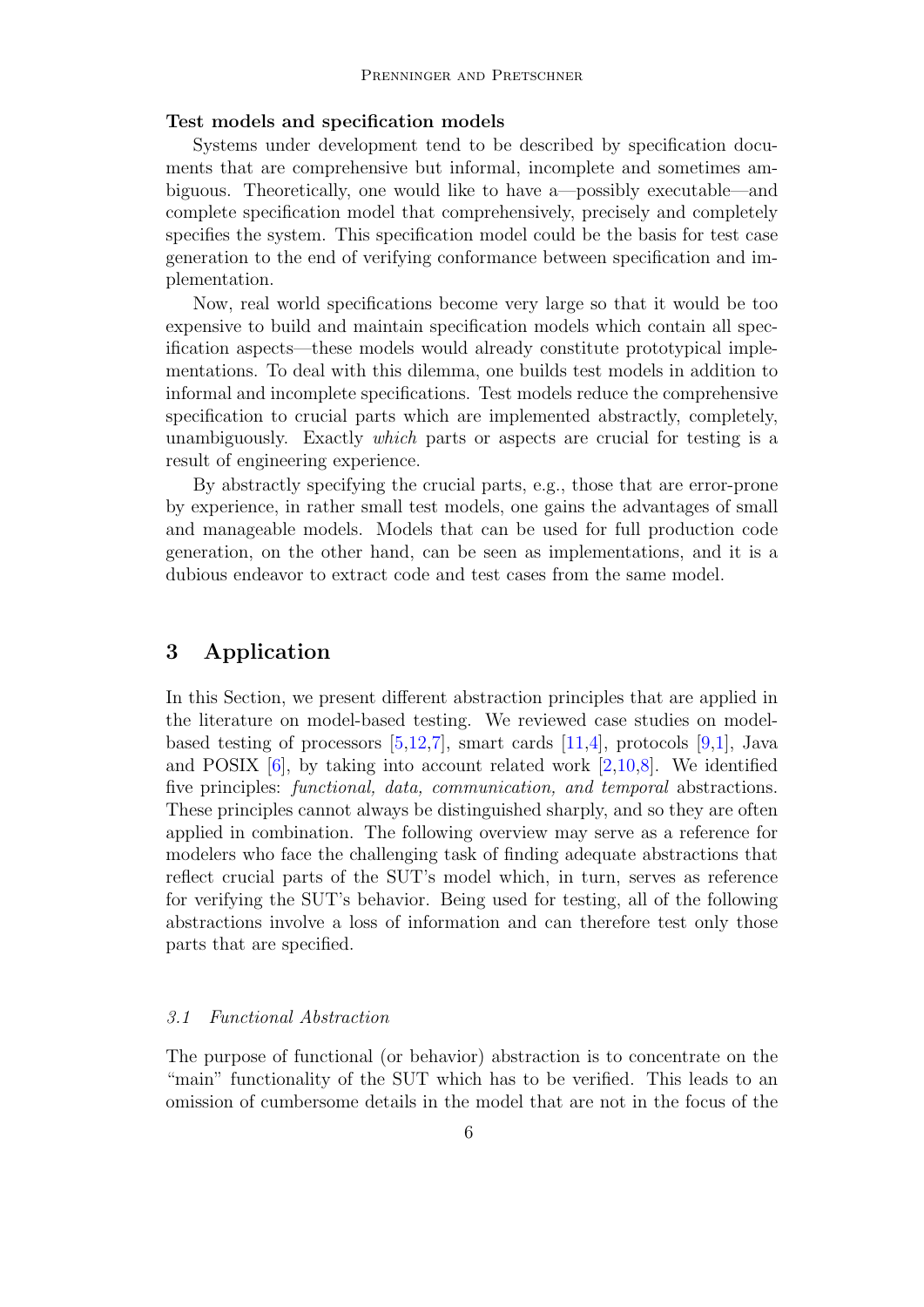verification task.<sup>[4](#page-6-0)</sup> By doing so the model often implements only parts of the complete behavior determined in specification documents, i.e., the model does not completely define the intended behavior of the SUT but models significant aspects only. In other words the model specifies the behavior of the SUT under a constrained environment. In addition, functional abstraction supports the model-based testing process: if the SUT's functionality can be divided into independent parts, one can build a separate model for each part in order to verify each functionality separately.

# Examples for functional abstraction

The case study described in [\[11\]](#page-11-0) concentrates on testing the protocols between a smart card and its environment, a terminal. Therefore the model abstracts from the complex realization of all cryptographic functions implemented by a smart card. These functions and their responses are represented only symbolically by yielding data of type encryptedData when a command encrypt(data) is issued. No cryptographic computations are performed in the model. Instead, these computations are performed at the level of the driver component (see above).

The approach described in [\[6\]](#page-11-9) uses separate models for testing different functionalities of the POSIX standard. The first model was developed for testing the byte range locking interface fcntl. This interface provides control over open files in order to deal with processes which are accessing the files. The model restricts the POSIX standard by allowing the extension of a file only once. The paper mentions a second model which was developed for testing the POSIX fork() operation.

Other examples for partial modeling of the behavior of the SUT are that the model does not determine its behavior in certain states for some input values, or the model abstracts completely from exception handling.

# 3.2 Data Abstraction

The idea of data abstraction is to map concrete data types to logical or abstract data types in order to achieve a compact representation or a reduction of data complexity at the abstract level. A frequently cited example for data abstraction is to represent binary numbers by integers at the abstract level. However, this example changes only the representation of numbers but does not cause any information loss between the levels of abstraction. A common data abstraction technique with information loss is to represent only equivalence classes of concrete data values in the model. Examples that involve information loss are described below. As mentioned above the key of data abstraction is to construct a mapping between concrete and abstract data types

<span id="page-6-0"></span> $4$  This does not necessarily mean that special cases are omitted—if these have to be tested, they have to be modeled.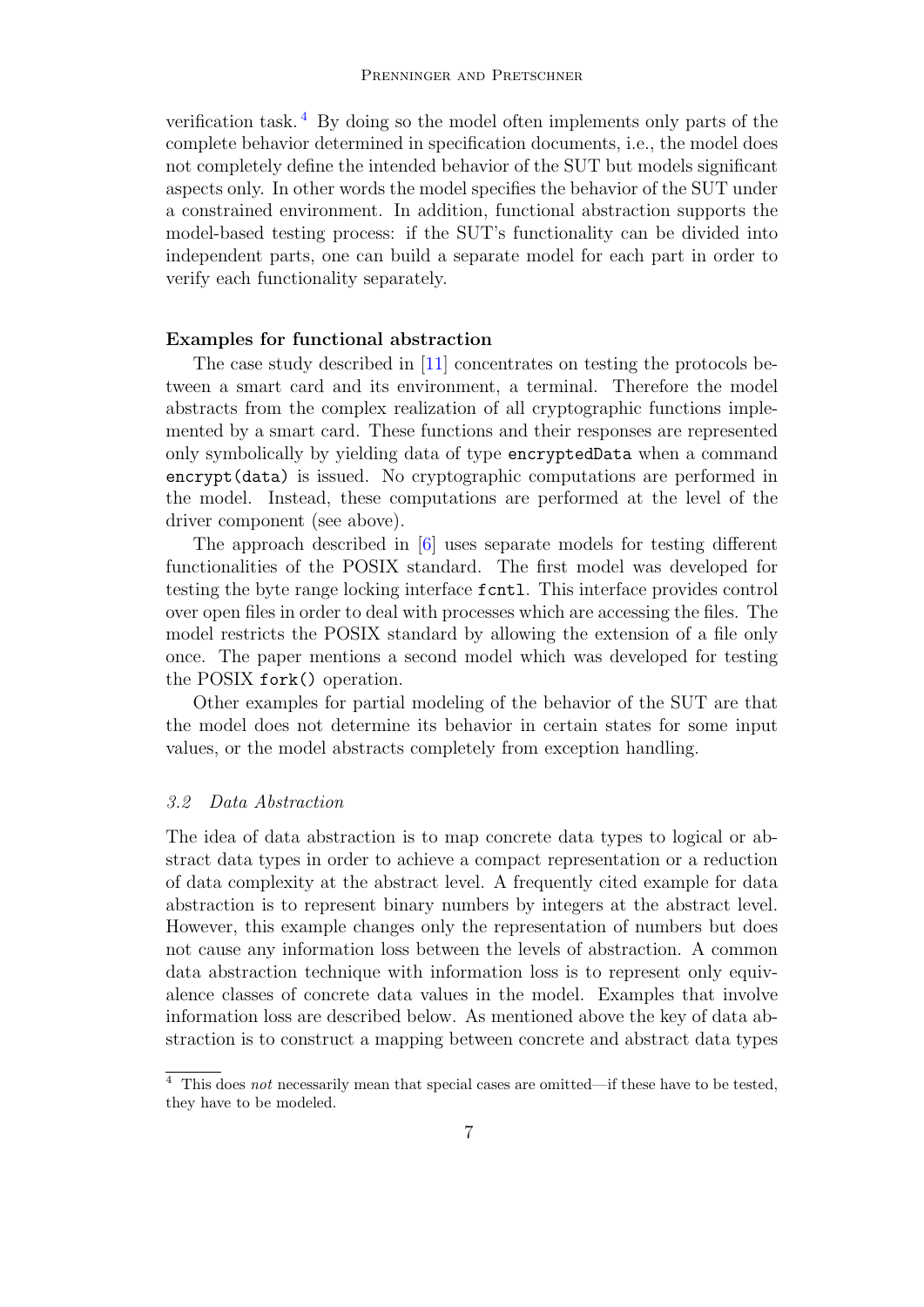and their elements. Since the abstract data types are used to specify the behavior of the model one test goal is that the operations performed by the SUT on concrete values are correctly implemented with respect to the (abstract) operations on abstract values in the model.

# Examples for data abstraction

In [\[5\]](#page-11-3), the SUT is the Store Data Unit (SDU) of a Digital Signal Processor (DSP). The behavior of the DSP depends heavily on the fill level of an SDU's queues. Therefore the status of a queue has been represented in the model by the abstract data type empty, valid, quasifull or full. Then testing discovered a performance bug in the SUT because it turned out that the SDU fills its queues only to quasifull status and does not exploit the full capacity of the queues.

The radical abstraction from files for smart card testing [\[11\]](#page-11-0) was described above. Another example for data abstraction can be found in  $[12,11]$  $[12,11]$ . There, the data types of operands are abstracted to equivalence classes used in the model. For test case instantiation, these symbolic operands are substituted by concrete values which are randomly selected or determined by means of a configuration file.

Data abstraction is often motivated by functional abstraction. Hudak et al. describe a network system [\[8\]](#page-11-12). At the concrete level a network package consists of destination address, source address, message body, checksum etc. The functional abstraction is determined by the goal of verifying the routing mechanism. Consequently, the contents of a network package is reduced to destination address and checksum at the abstract level, by ignoring the other contents of a package.

## 3.3 Communication Abstraction

The most prominent application of the communication abstraction principle is the ISO-OSI reference model. Here a complex interaction at a concrete level is abstracted to one operation or message at the more abstract level. At the abstract level, this operation is treated atomically. This is even though in general the corresponding operation at a concrete level can be interleaved with other operations. Using this abstraction principle, one can aggregate handshaking interactions or sequences of causally dependent operations to one operation at an abstract level. For test case instantiation these abstract operations can simply be substituted by the corresponding interaction. For building models, communication abstraction is often combined with functional abstraction.

# Examples for communication abstraction

In hardware verification [\[2\]](#page-11-10) and processor testing [\[5\]](#page-11-3), a concrete aggregation of pin values, several consecutive signals of different buses, or recurring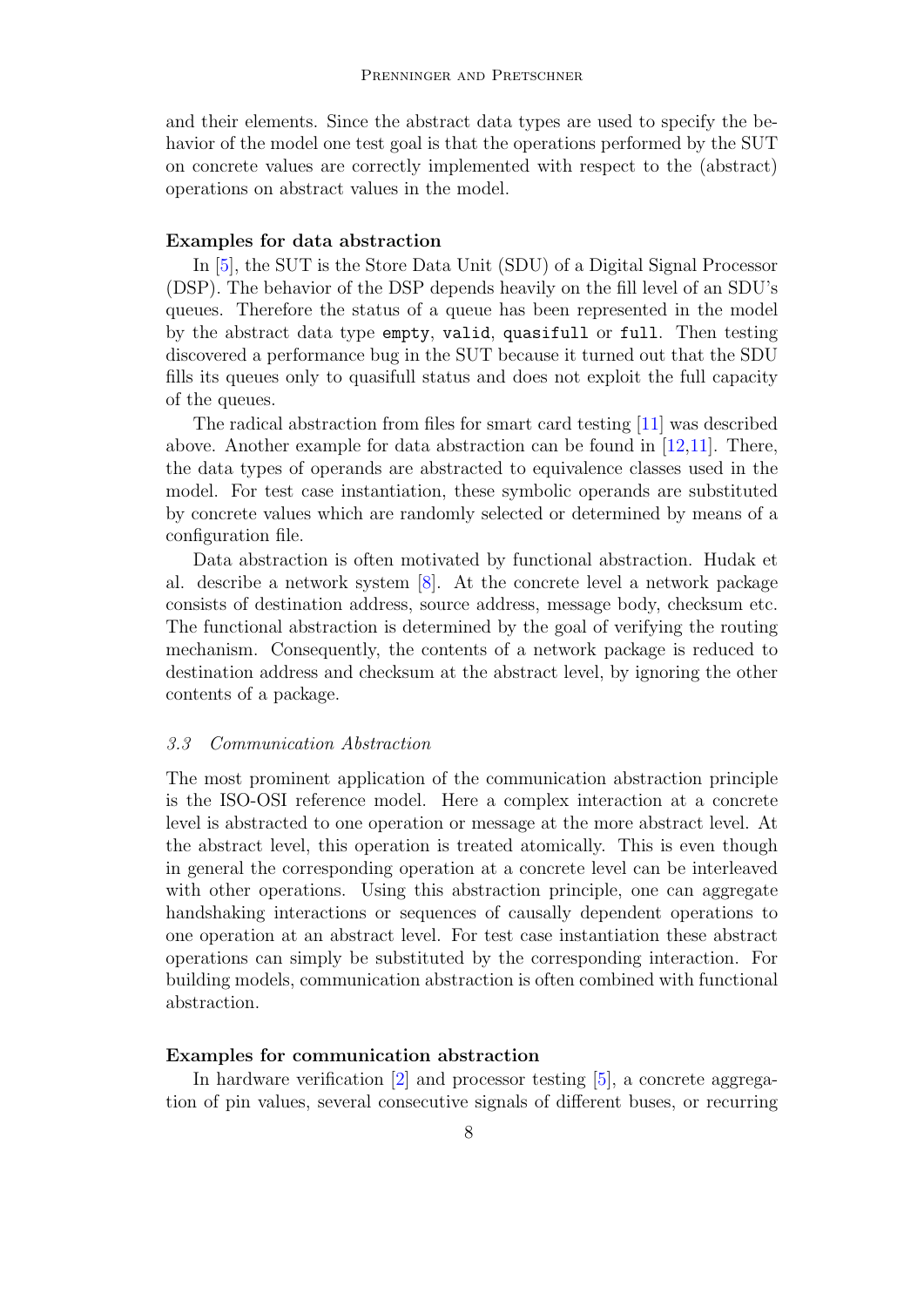sequences of processor instructions are abstracted to one symbolic operation in the model.

In protocol testing [\[9\]](#page-11-7), causally dependent operations concerning the same transaction are collapsed into one atomic operation in the model although the concrete representation can be interrupted by other operations.

Sometimes communication abstraction is combined with data abstraction: in [\[11\]](#page-11-0) the concrete byte string commands of a smart card (represented by sequences of hex numbers) are abstracted to symbolic and human readable messages in the smart card model.

## 3.4 Temporal Abstraction

The idea of temporal abstraction is that only the ordering of events is relevant for modeling, i.e., the precise timing of events at the concrete level is deemed irrelevant. We consider abstractions in which the ordering of certain events is irrelevant—as used with partial order reductions—as communication abstractions.

One kind of temporal abstraction is that the model and the SUT use different granularities of discrete time. Then the granularity of time at the abstract level is coarser than it is at the concrete level. Ideally, a mapping between abstract time steps and the corresponding intervals of lower level time steps is given. This can be a challenging task because in many cases one abstract step does not always correspond to a constant or predictable time interval at the concrete level. This form of temporal abstraction is often used in hardware verification and testing  $[5,12,2,10]$  $[5,12,2,10]$  $[5,12,2,10]$  $[5,12,2,10]$  by relating one clock cycle in the model to many clock cycles at the implementation level. Temporal abstraction can be effectively combined with communication or/and functional abstraction.

Another form of temporal abstraction is that the model abstracts from physical time. For example, the concrete implementation may depend on using a timer of 250 ms duration. This timer is abstracted in the model by introducing two symbolic events—one for starting the timer, and one for indicating expiration of the timer. By doing so, the physical duration of the timer is abstracted away even if the duration of certain timers changes over runtime at the concrete level.

One might well argue that this kind of abstraction is the special case of a more general abstraction, namely abstraction from quality-of-service.

# <span id="page-8-0"></span>4 Limitations

In this Section, we illuminate the limitations and consequences that come up with using abstractions in models for testing a SUT's behavior. It is crucial that the modeler is aware of the limitations, and therefore decides for the right trade off between abstraction and precision when building appropriate models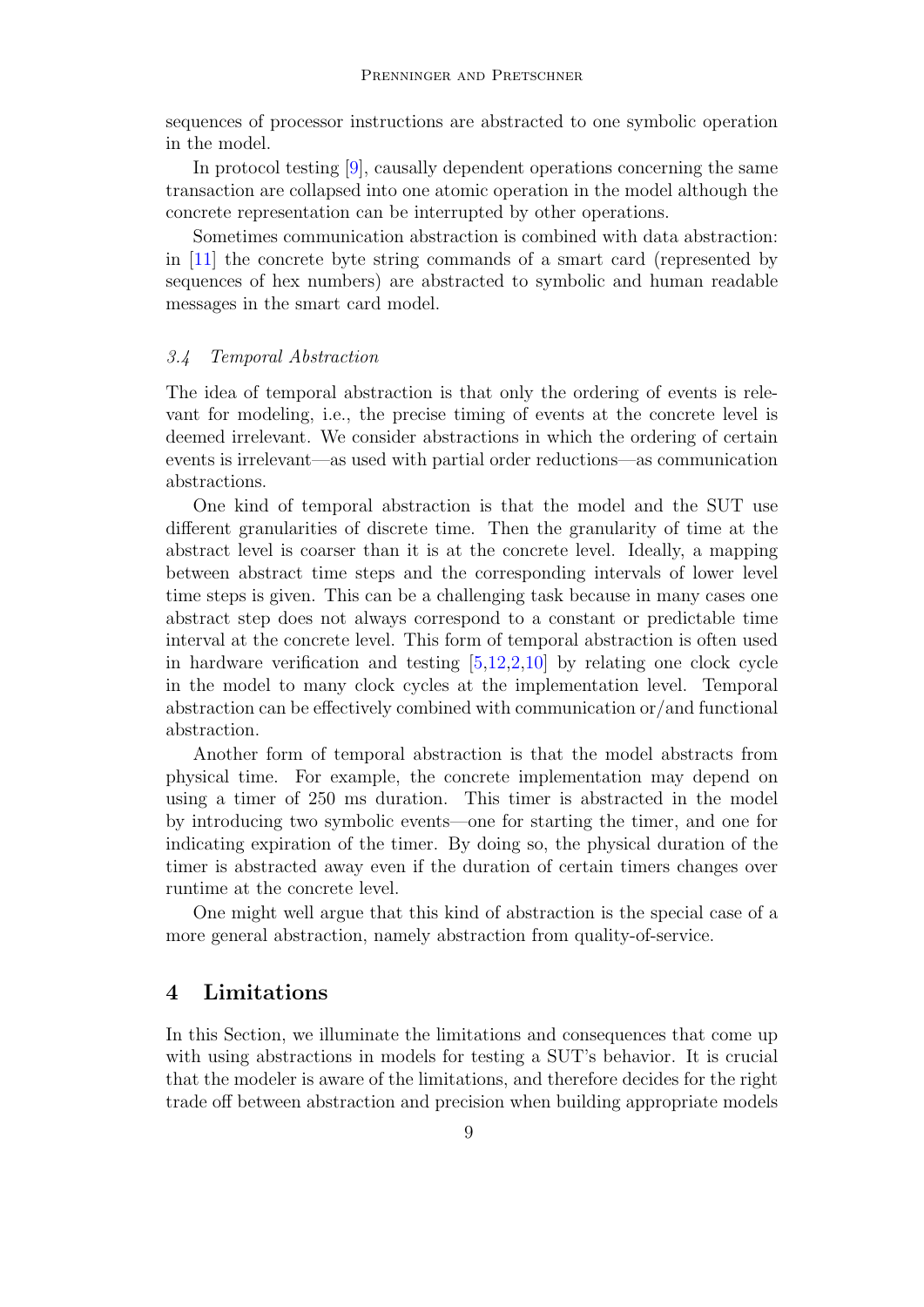for testing the critical aspects of the SUT. As stated in Section [2,](#page-2-0) there is an inherent complexity in real systems. If some of them are abstracted in the model there is no direct way to detect faults in the SUT concerning these abstractions. In the following we mention a few limitations and consequences.

Often enough, models suffer from a more or less distinct and implicit "happy world assumption" which stems from functional abstraction. A typical example is that models assume that parameters of input messages or input operations are within allowed bounds or have the permitted length or arity. With the aid of such models, it is not possible to test the SUT's behavior if it receives messages with illegal parameters. For example, in the smart card domain, an operation including its operands is represented by a byte string at the concrete level. In the model, an operation and its operands are conveniently symbolized by a string (a name). With this kind of model, the behavior of the smart cannot be tested directly if it receives byte string which are for example one byte too short or too long, respectively. It is up to the test engineer to decide whether to cope with such illegal input at the level of the model, or at the level of the driver component.

Intense data abstraction can lead to information loss that cannot be coped with for test case generation. For example we recall the smart card model abstracting from file contents [\[11\]](#page-11-0) already discussed in Sec. [2.](#page-2-0) With this model only static properties like file length but not the dynamic evolution of file contents could be verified.

It is hard to detect feature interaction when functional abstraction is applied to build separate models for testing distinct functionalities. For instance, in [\[6\]](#page-11-9), separate models are used to test different operations of the POSIX standard. These models help to verify the correct functioning of these operations in a stand-alone manner, but leave open the detection of unmeant behavior caused by feature interaction of these operations.

Finally, problems can arise if temporal abstraction is intensively used in the model. Obviously, in the domain of distributed real time systems a rigorous use of temporal abstraction can prohibit the detection of faults which stem from the intricate interleaved timing behavior of the separate components. As a counterexample, in [\[5\]](#page-11-3), temporal abstraction is explicitly not used to test a processor. In order to trace generated test cases and to check the expected performance a clock cycle in the model corresponds exactly to a clock cycle in the real processor design.

Nevertheless, w.r.t. these limitations, we believe that model based testing is one of the most promising methodologies which will scale up for verification of complex systems in the near future and additionally provide a well structured process for increasing the quality of hard- and software systems. Note that some see testing as model-based by definition: testing is always performed with a more or less explicitly defined intended behavior, *i.e.*, a model.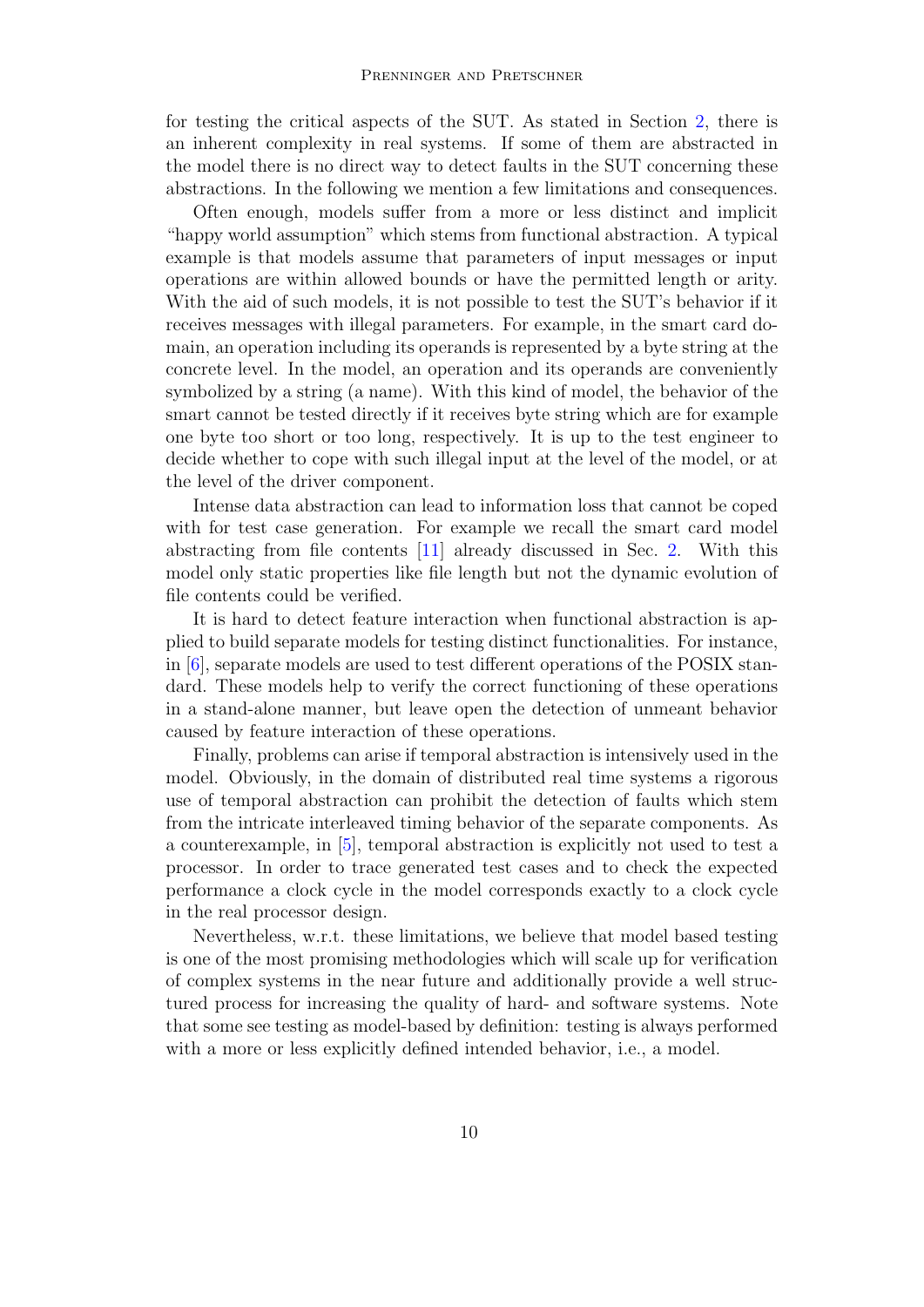# <span id="page-10-0"></span>5 Conclusion

Many activities of software engineering involve abstractions. Today, abstractions are predominantly used as language constructs (e.g., procedures), transparently moved into the runtime environment (garbage collectors), used in the form of interfaces to libraries, components, or communication infrastructure, and as architectures. Abstractions related to the behavior of a system begin to play a more prominent role when explicit *models* are used. Loss of information can sometimes be compensated with suitable code generators or linkers. For many purposes, consciously discarding information that cannot be inserted automatically is also necessary.

For rather comprehensive testing, models are often too vague for they specify only partial behaviors. If they are more precise, they can be used to the end of testing. If these test models are sufficiently concrete to generate (production) code from them, then one must ask why validating the model and generating test cases from it is preferable to directly validating the SUT. As a consequence, the level of abstraction of test models lies somewhere between specifications and models for full code generation (i.e., a faithful representation of the implementation itself).

On the one hand, the specification describes the system under development in an abstract and comprehensive way. This is usually done in an informal and incomplete manner. The informal and incomplete specification is needed to build test models in the first place: test models are then refinements of the specifications. On the other hand, test models abstractly implement only parts of the more comprehensive specification, but these parts are implemented completely and unambiguously (functional abstractions, cf. Sec. [3\)](#page-5-0). Test models can then be perceived as a supplement to specification documents which completely specifies the crucial parts of the system for verification. In principle, specifications and test models could be built at the same level of abstraction, completeness, and precision, but then one must solve the question whether a supplier or an OEM builds the model. This is, for instance, the situation in the automotive industries.

We have provided a list of abstractions that are used to the end of modelbased testing in the literature. They can be summarized as related to function, data, communication, and time (or, more general, quality-of-service). The purpose of this catalog is to equip model-based testers with some guidance when building their models. We did not address the hard question of which traces (test cases) to select, i.e., the question of quality of a test suite. Building adequate models and identifying relevant properties appear to be the key challenges with model-based testing, not test case generation technology. Whether or not the use of dedicated explicit test models pays off economically appears likely, but empirical evidence is still lacking.